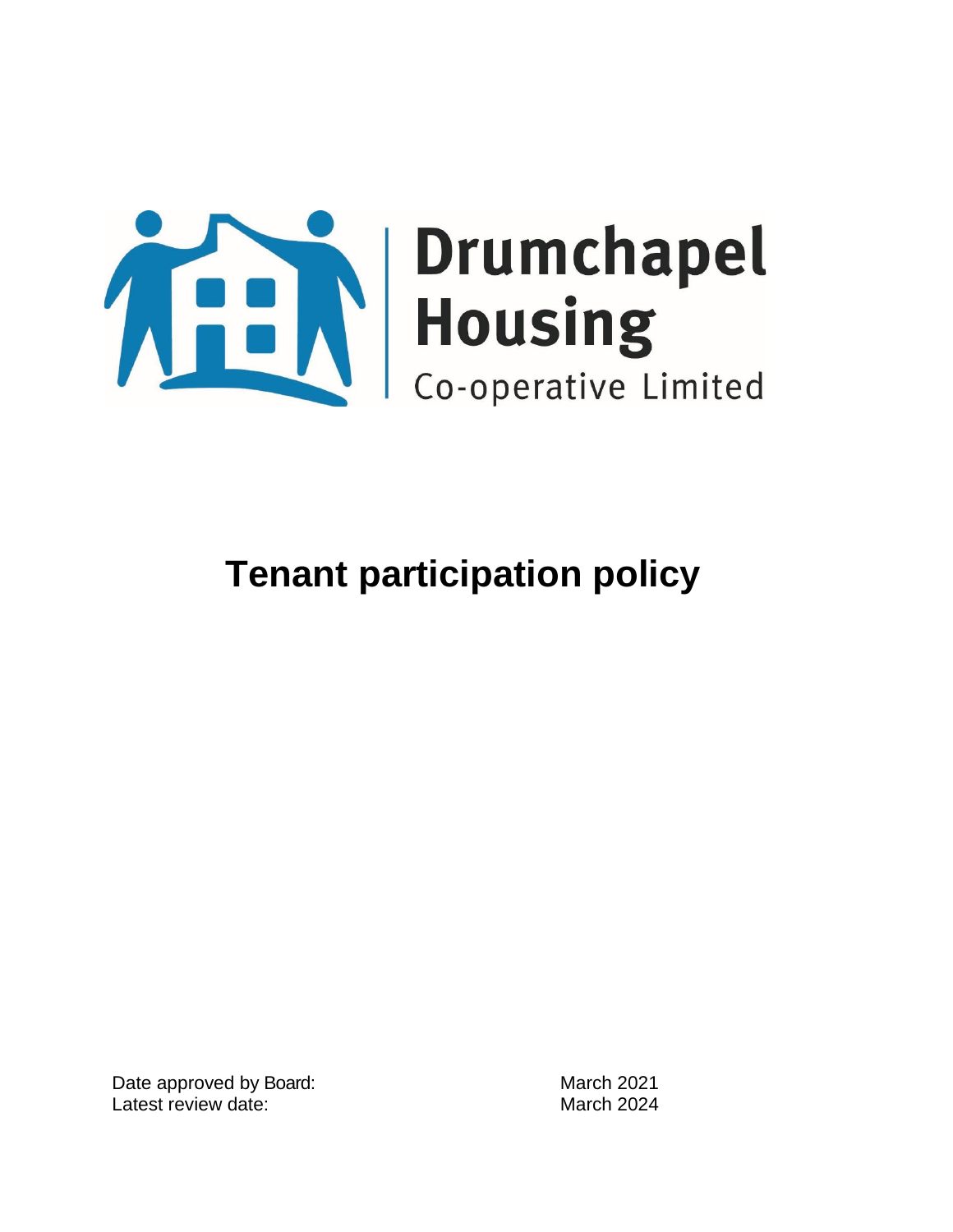

#### **1. Aim of the policy**

- 1.1 To encourage tenants to exercise their right to be involved in the decisions affecting their home environment and service at whatever level of participation they choose.
- 1.2 To improve the decision making process by enabling tenants to have an input to policy formulation.
- 1.3 To protect the investment in the area by increasing theCommunity's sense of ownership.
- 1.4 To increase the sense of "community" in the Co-operative'sarea.
- 1.5 To provide as much information as possible in an easy to understand format and to enable tenants to provide us with information to help identify their needs.
- 1.6 To encourage and support wider involvement by putting mechanisms in place that enable our tenants be effective partners, and contribute to and influence our work.
- 1.7 To increase levels of tenant satisfaction by maximising ways of engaging with our tenants to understand if and how we are meeting their needs.

#### **2. Legal & regulatory framework**

- 2.1 The Scottish Government guidance on tenant participation provisions of the Housing (Scotland) Act 2010 sets out the General Principles on Tenant participation, information and consultation. These principles are embraced throughout our tenant participation policy and strategy that supports this policy.
- 2.2 This Policy meets The Scottish Social Housing Charter Outcome No. 3: Participation. Social landlords manage their businesses so that:

"tenants and other customers find it easy to participate in and influence their landlord's decisions at a level they feel comfortable with".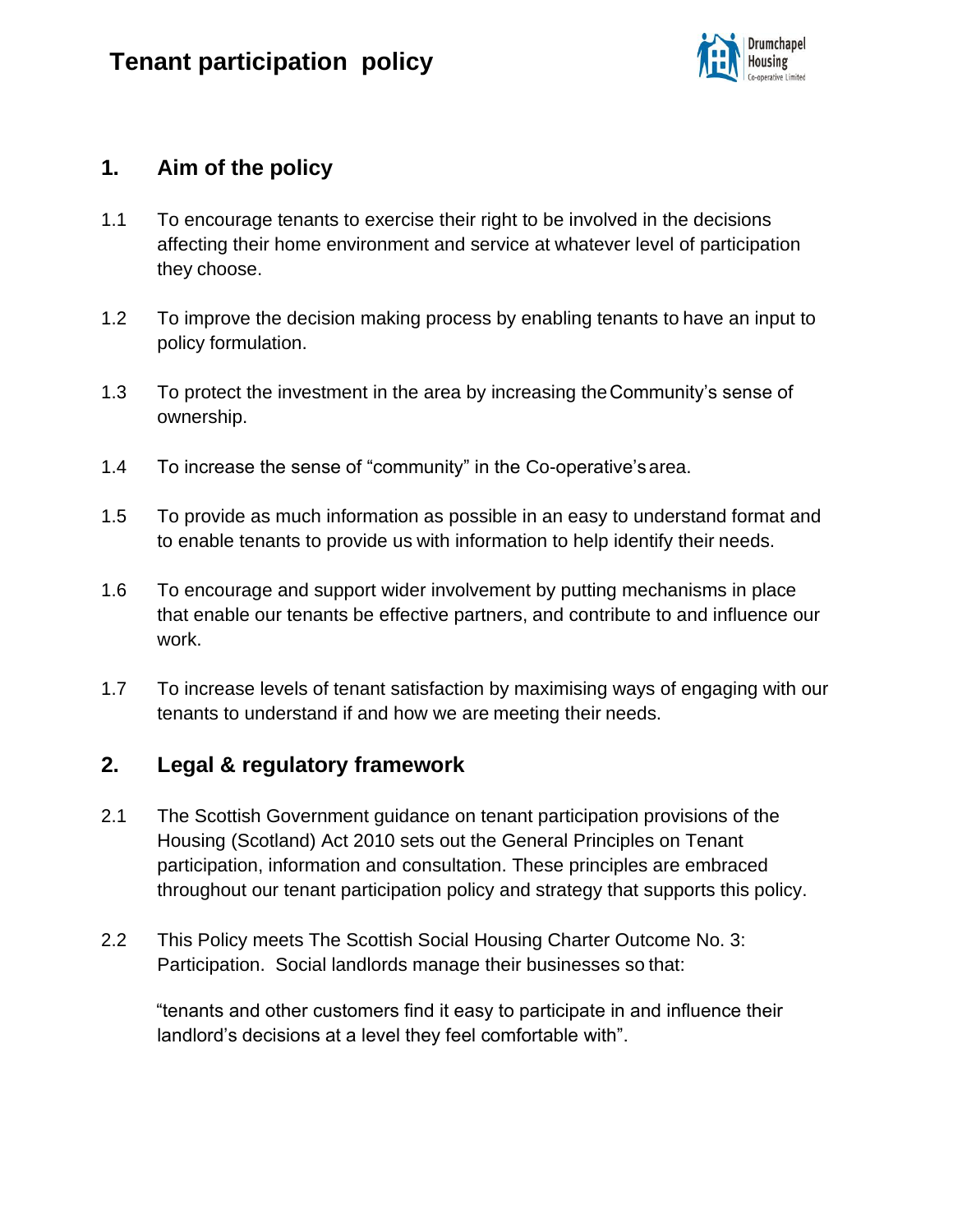

2.3 In order to ensure we comply with the law, the Co-operativehas prepared a robust Tenant Participation Strategy, which is supplemented by this policy.

#### **3. Risk management**

- 3.1 The Co-operative has considered the potential risks facing the Co-operative should this Policy fail to be adhered to and or reviewed on a regular basis.
- 3.2 Should the Co-operative fail to consult with or include members of the community in its business, it faces losing credibility within the very community it works for. In addition, by failing to meet the criteria set within the policy and the strategy, the Co-operative would be breaking the law. This could have an adverse affect on future funding from the Scottish Housing Regulator and other lenders, as well as potentially putting the Co-operative's good track record as a landlord at risk.
- 3.3 In order to minimise this risk, the Co-operative ensures this policy is reviewed on a regular basis.

## **4. Equality & diversity**

- 4.1 Drumchapel Housing Co-operative is committed to ensuring equal opportunities and fair treatment for all people in its work.
- 4.2 In implementing this policy, we shall ensurethat we achieve fairness towards all staff, governing body members, tenants and local residents and other partners connected to the Co-operative. Our commitment to equal opportunities and fairness will apply irrespective of factors such as gender or marital status, race, colour, disability, age, sexual orientation, language or social origin, or other personal attributes.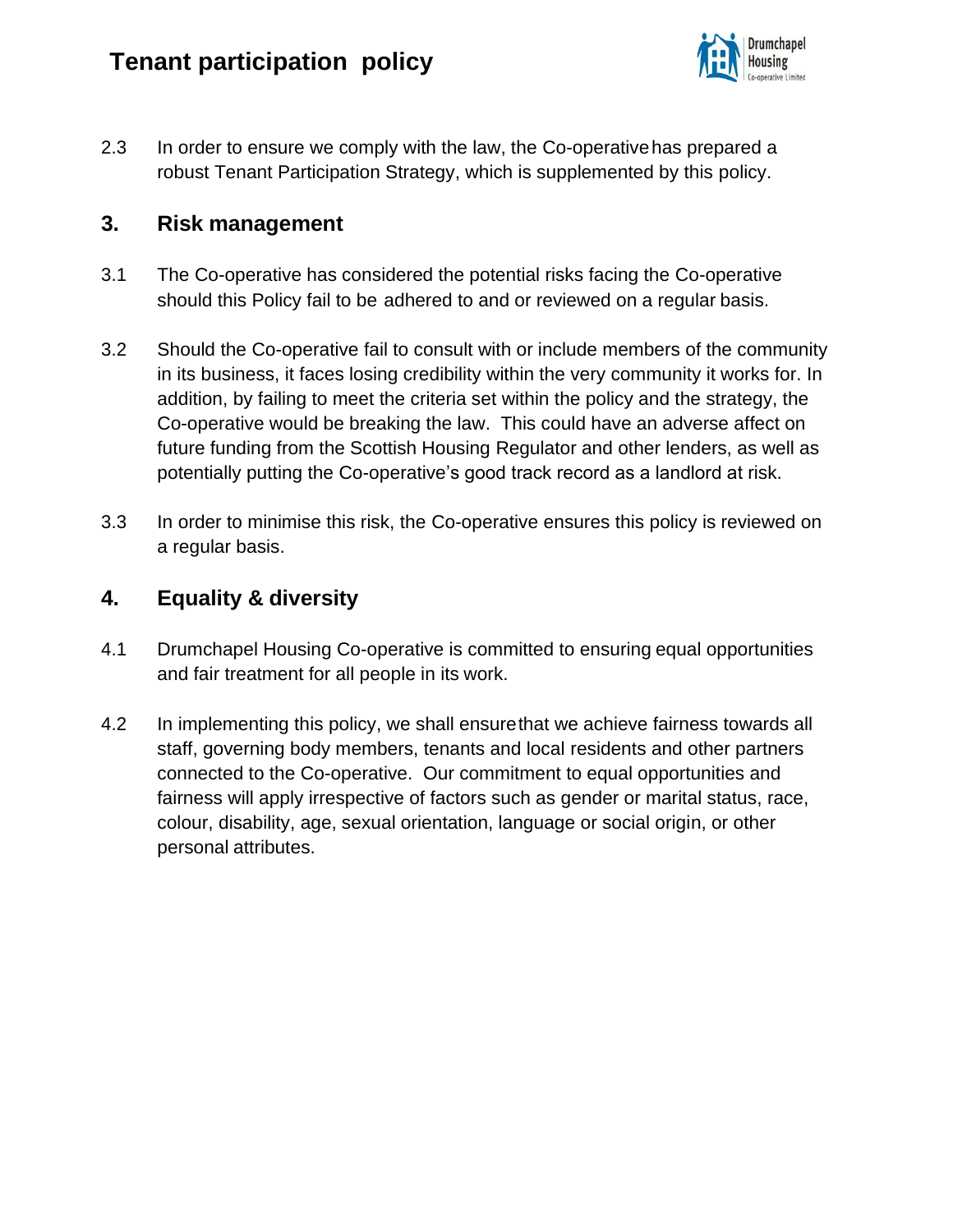

## **5. Provision of information**

- 5.1 The Co-operative produces Newsletters and leaflets covering progress with the development programme, updates on Policy and other service issues. There will be a section for tenants to advertise or to have their say on the issues in the Newsletter.
- 5.2 The Co-operative produces a Tenant Handbook, which provides a guide to the Co-operative's tenancy agreement, policies and procedures. This will be updated as required taking cognisance of tenants' views.
- 5.3 An Annual report on the Co-operative's work and achievements is published and issued to all tenant members.
- 5.4 A Tenants Report Card on the Co-operative's work and achievements is published and issued to all tenants.
- 5.5 The Co-operative publishes the results of satisfaction surveys in the Cooperatives website and Facebook page.
- 5.6 The Co-operative will provide information on all service policy reviews to its Tenants Panel, Management Board and sub-Committee.

#### **6. Obtaining information from tenants**

- 6.1 While attendance at general meetings and the provision of space in the newsletter provides an opportunity for tenants to give their views, tenants can be involved in less formal but equally important ways.
- 6.2 The Co-operative will carry out a Tenants Satisfaction Survey at least every three years and will carry out consultative surveys as necessary.
- 6.3 The Co-operative operates the Scottish Public Service Ombudsman (SPSO) Complaints Procedure, which is followed when cause for complaint arises. Complaints are taken at the point when a customer makes a complaint and investigated in line with the Model Complaints Handling Procedure set by the SPSO. Complaints are investigated and if there are lessons to be learned, this will be raised with staff members..
- 6.4 The Co-operative will use a wide range of ways of providing information and seeking views including individual letters, newsletters and information leaflets,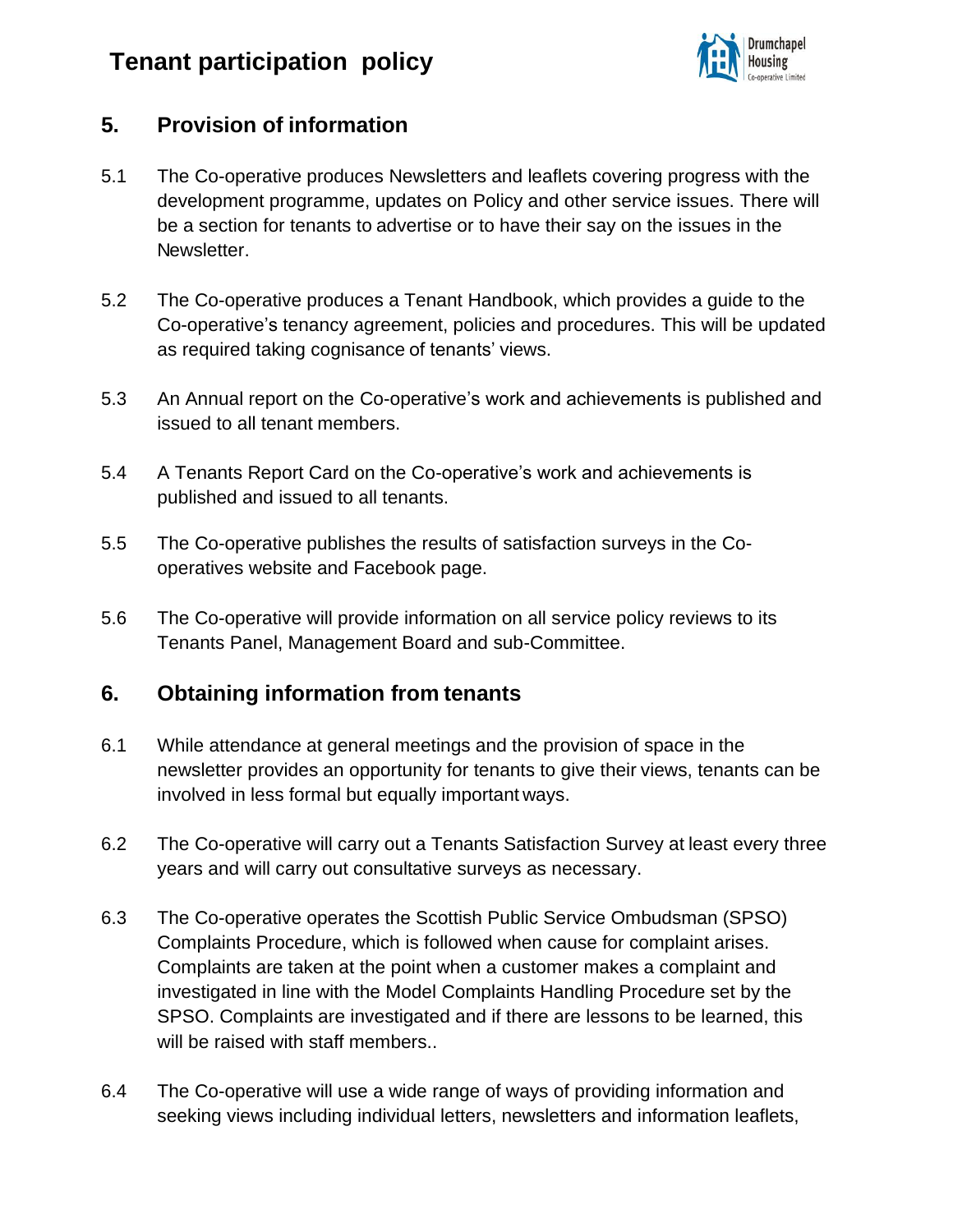

tenants handbook, open days, website, focus groups, text messages, emails, community events and Tenants Panel.

6.5 The Co-operative recognises that tenant's preferences,circumstances and priorities may change over time therefore when consulting with tenants the Cooperative will regularly review how tenants want to be kept informed.

## **7. Involvement of tenants**

- 7.1 The Co-operative considers that the involvement of tenants in the design and quality of specifications for the improvement of their homes is one of the most important aspects of Tenant Participation. It provides tenants with a real say in the finished product thus promoting ownership and a willingness to protect the improvements. The Co-operative will actively pursue routes to participation in the design process.
- 7.2 The Co-operative will encourage tenants to elect close, street or scheme representatives.
- 7.3 Information will be given to tenants in a form that helps them appreciate the physical changes involved in their home and environment.
- 7.4 Post contract surveys will be carried out to ascertain tenants' views of the quality and utility of the design and specification and on the service of the development staff. Their views may be fed into future schemes. These surveys may form part of the Co-operative's tenant satisfaction survey. Post contract surveys mayalso form part of future defect inspections.
- 7.5 The Co-operative will assist tenants who wish to set up a tenants group by providing support to the group and funds for training.
- 7.6 The Co-operative will give support to tenant groups by giving use of the board room for meetings, where appropriate and staff support to assist the group develop to become a Registered tenant organization (RTO), including funding.
- 7.7 The Co-operative will provide tenant groups with a handbook outlining the criteria for registration and support provided by theCo-operative.